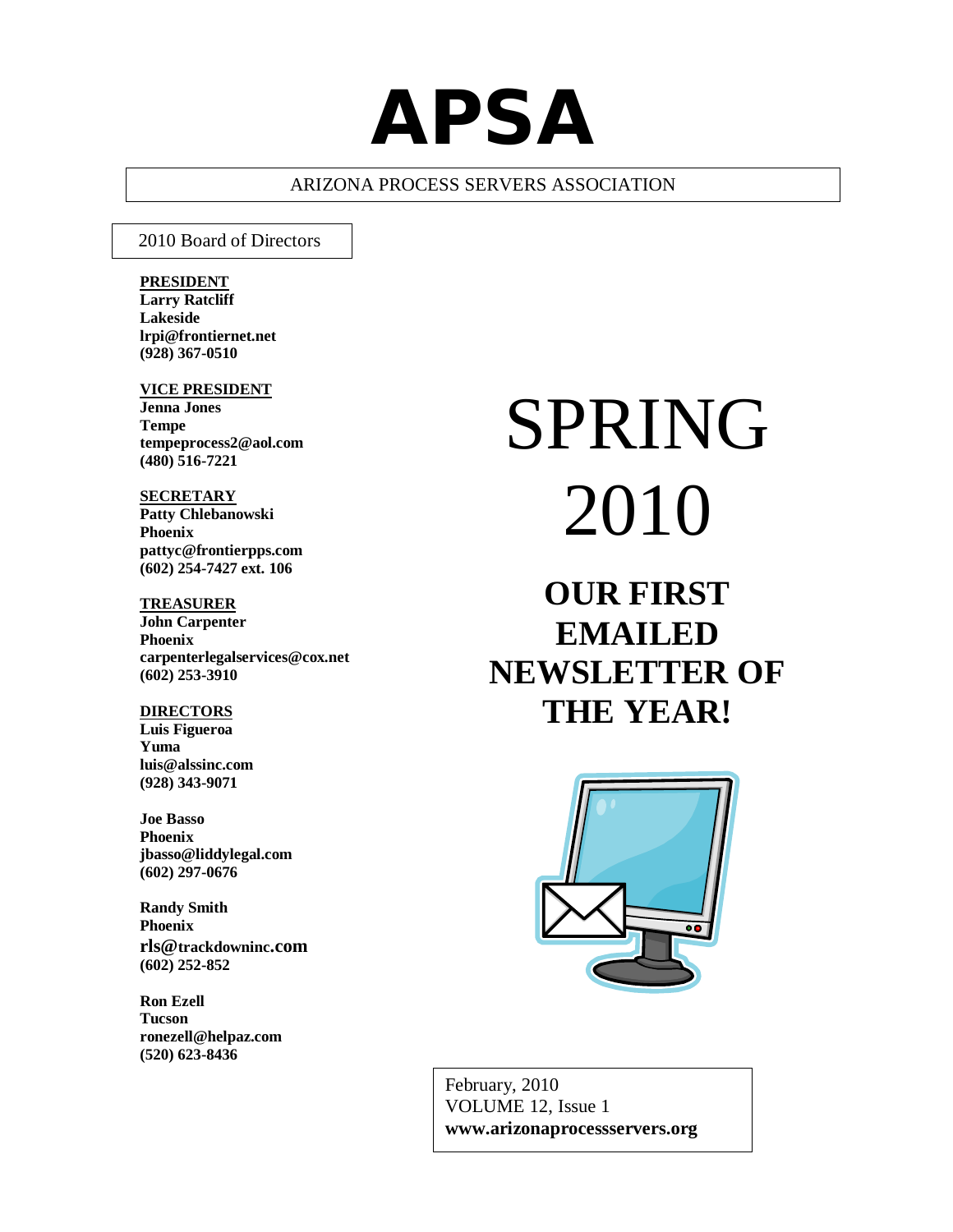# PRESIDENT'S MESSAGE

# **Larry Ratcliff:**

Dear fellow Process Servers;

As spring approaches, I would like to take this opportunity to remind everyone to be careful while serving legal documents. As the weather gets nicer and our minds want to drift off to that tropical paradise, we need to remember that every serve we make can have the potential for being dangerous.

With the weather getting warmer, people will tend to let their dogs out more often so remember to look for signs of vicious dogs such as water bowls, chains and paw prints.

Also remember that with the warmer weather people will have their windows and doors open and most times, will hear you approaching before you get to the door. Be prepared and don't let them catch you off guard.

People will also start being in their yards more often, so take a short survey of the yard before you exit your vehicle and make sure nobody is hiding in the bushes doing yard work. Have your documents ready in advance as you may be serving in the yard instead of at the door.

On another note the progress for the fall conference is coming along great. We will be having the conference at the Phoenix Fraternal Order of Police. This should give us an opportunity to make allies for the future in our attempts to get laws changed to include process servers.

Until next time, let's be careful out there

Larry Ratcliff President APSA



# **EDITOR'S CORNER**

Hi! Well this is our first electronic mailing of the newsletter. I know this will be hard for those members who have listed your employer's email address as your own, so I do hope this gets to each and every one of you. If you wish to change your email address in our database and not on the website, please feel free to send us an email. Sending the newsletter electronically will enable us to get information

about the association, educational classes and important issues to you directly. Email us at apsaadmin@cox.net if you choose to make any changes.

We welcome any suggestions to improve the newsletter, let us know! Remember, if you wish to write an article, you will earn one educational hour once it is published. The newsletter will be posted in .pdf format on the website and you can print it at you leisure or as you deem necessary. We will save trees and monies in publishing on the website! **-Patty Chlebanowski-**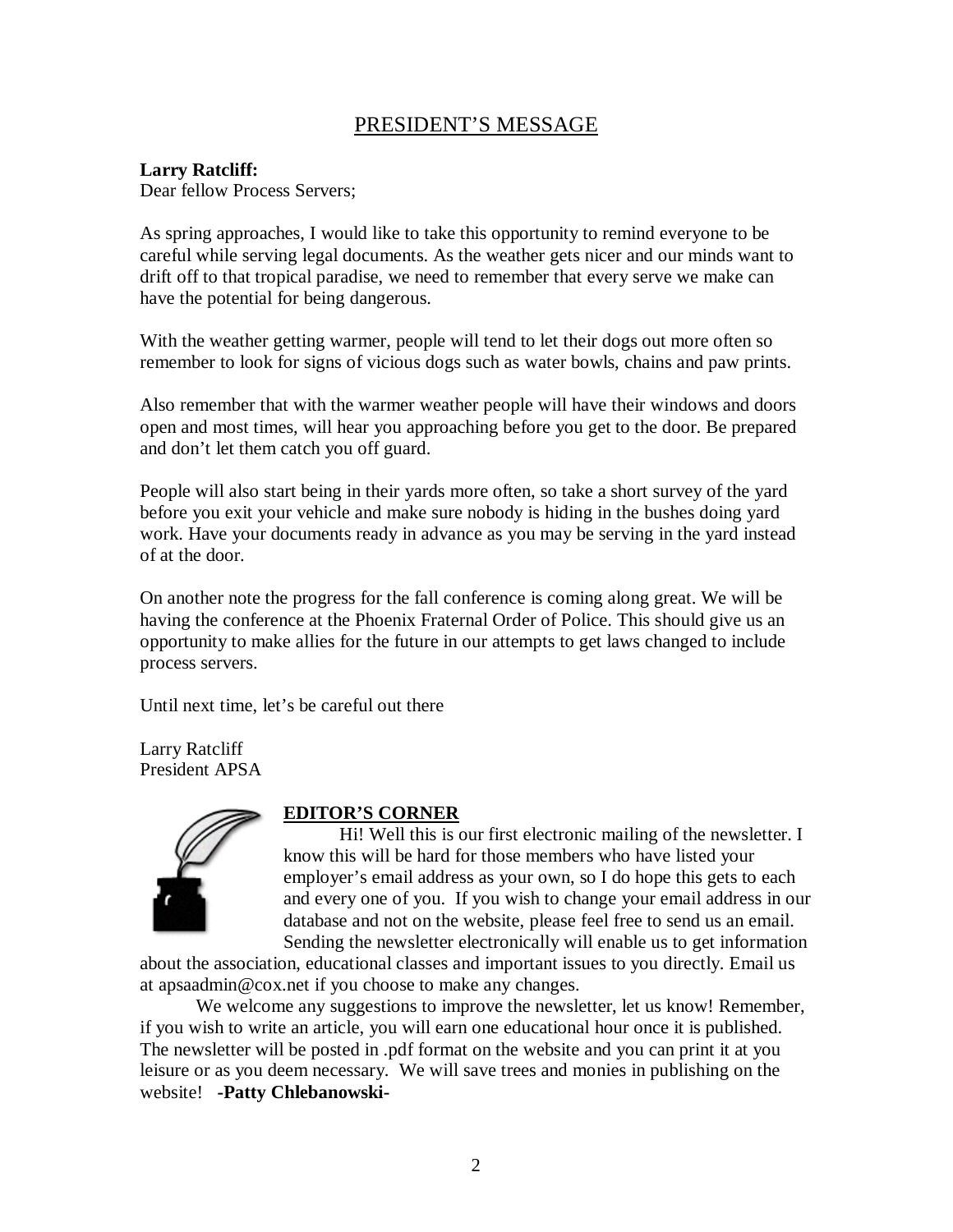# **DIGITAL RECORDING IN MARICOPA COUNTY**

Digital recording in Maricopa County has grown significantly since it began in 1998. Since September 2007, trusted submitters have been able to record electronically by completing a memorandum of understanding with the Recorder's office. We have since seen the percentage of documents recorded digitally rise to 73 percent!!

The Maricopa County Recorder's office currently accepts both PDF and TIFF documents to be uploaded on the Recorder's web site from customers who open an account with the office.

What does this mean for a customer recording documents in Maricopa County?

- Your office is eligible!
- Documents can be recorded in Maricopa County without ever leaving your office by simply scanning and uploading.
- Documents may be submitted 24/7 simply by selecting the next business day. These documents will hit the Recorder's queue for review first thing that morning.
- Documents submitted electronically may be named by your office for easier sorting, reporting and reconciliation.
- Documents submitted electronically are typically reviewed within one to two hours of being uploaded.
- Recording confirmation or a reason for rejection is returned immediately upon review, thus eliminating time lost waiting for mail or runners.
- Since the original document never leaves your office, you control the transaction start to finish.
- Documents may be submitted individually, in sequential groups and now also in large batches of documents when the page count remains the same.
- Since fees are debited from your account, you will never have to worry about refund checks or rejections for insufficient fees.
- Digital customers are able to run detailed reports on the Recorder's web site matching file names, recording numbers, dates, and fees.

If you have an interest in Digital Recording, have questions, or are just looking for more information, please contact Ryan McDevitt at DigitalRecording@risc.maricopa.gov.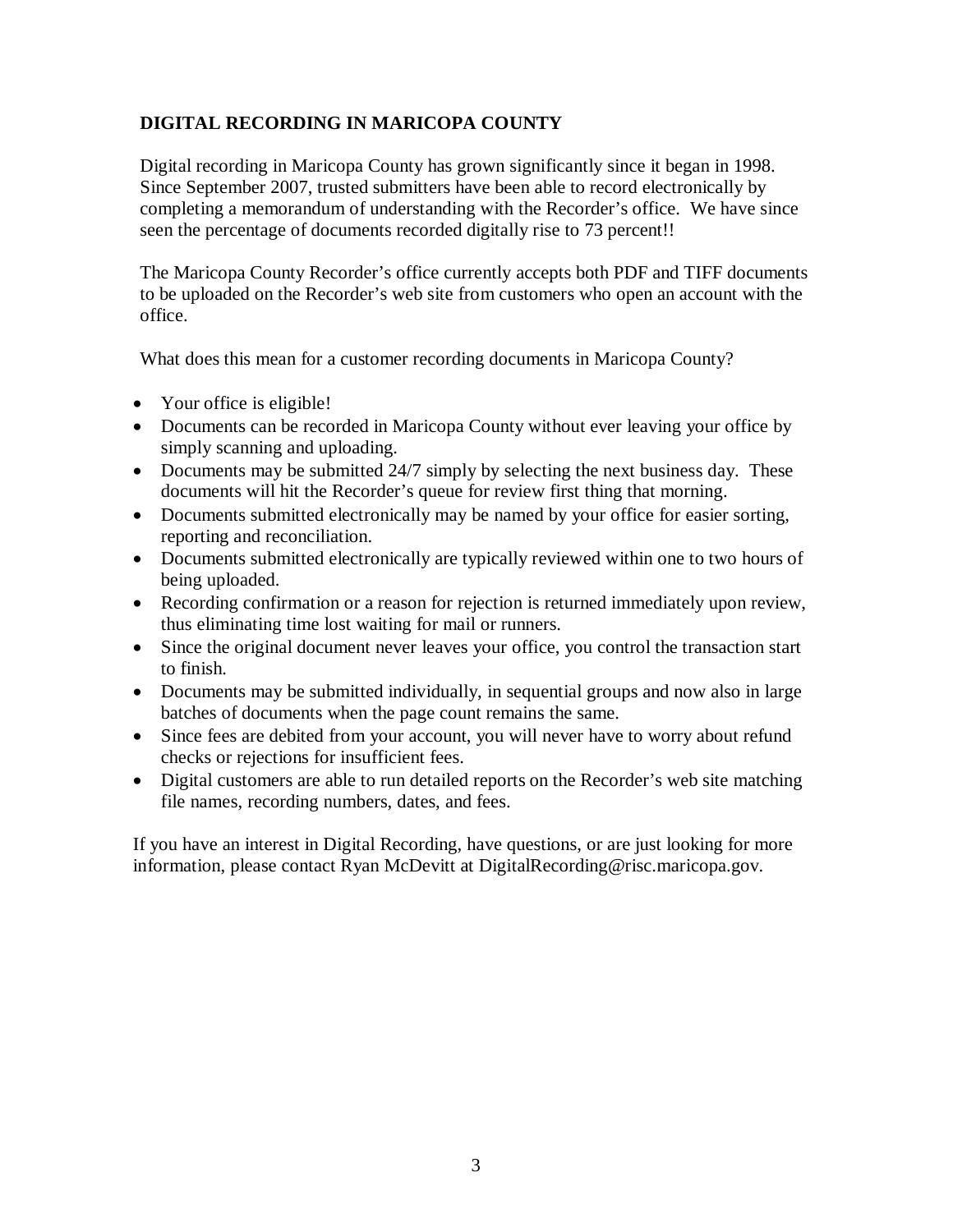# **Calendar of Events**

# **Maricopa County Testing for Process Servers Certification** Thursday, February 25, 2010 promptly at 9:30 AM- **YOU MUST PRE REGISTER** 620 West Jackson - Third Floor - Suite 3017, Phoenix, AZ

# **Maricopa County Testing for Process Server Certification**

Friday, February 26, 2010 promptly at 9:30 AM - **YOU MUST PRE REGISTER** 620 West Jackson - Third Floor - Suite 3017, Phoenix, AZ

**Maricopa County Testing for Process Servers Certification** Thursday, March 25, 2010 promptly at 9:30 AM- **YOU MUST PRE REGISTER** 620 West Jackson - Third Floor - Suite 3017, Phoenix, AZ

**Maricopa County Testing for Process Server Certification** Friday, March 26, 2010 promptly at 9:30 AM - **YOU MUST PRE REGISTER** 620 West Jackson - Third Floor - Suite 3017, Phoenix, AZ

**Thursday March 25, 2010 - Bullhead City Continuing Education Classes Bullhead City Campus at Mohave Community College located at 3400 Highway 95, Room 403, Bullhead City, AZ 86442 8 am – 6 PM, 10 hours Arizona Certified Process Server Class (6 hours) and Sensitive Services (2 hours) and Personal Safety (2 hours)**

**Maricopa County Testing for Process Server Certification** Thursday, March 25, 2010 promptly at 9:30 AM **- YOU MUST PRE REGISTER** 620 West Jackson - Third Floor - Suite 3017, Phoenix, AZ

**Maricopa County Testing for Process Server Certification** Friday, March 26, 2010 promptly at 9:30 AM **- YOU MUST PRE REGISTER** 620 West Jackson - Third Floor - Suite 3017, Phoenix, AZ

**Arizona Process Servers Board Meeting April 10, 1010 at 9:00 AM at Track Down Offices 1142 West Indian School Road, Phoenix, AZ** 

**Process Servers Court & Clerk's Exchange Meeting - Phoenix Tuesday, April 20, 2010 at 12:00 PM – 1:00 PM (1 hour) 620 West Jackson- 2nd Floor, Suite #2083, Phoenix, AZ**

**Maricopa County Testing for Process Server Certification** Thursday, April 22, 2010 promptly at 9:30 AM **- YOU MUST PRE REGISTER** 620 West Jackson -Third Floor - Suite 3017, Phoenix, AZ

**Maricopa County Testing for Process Server Certification** Friday, April 23, 2010 promptly at 9:30 AM **- YOU MUST PRE REGISTER**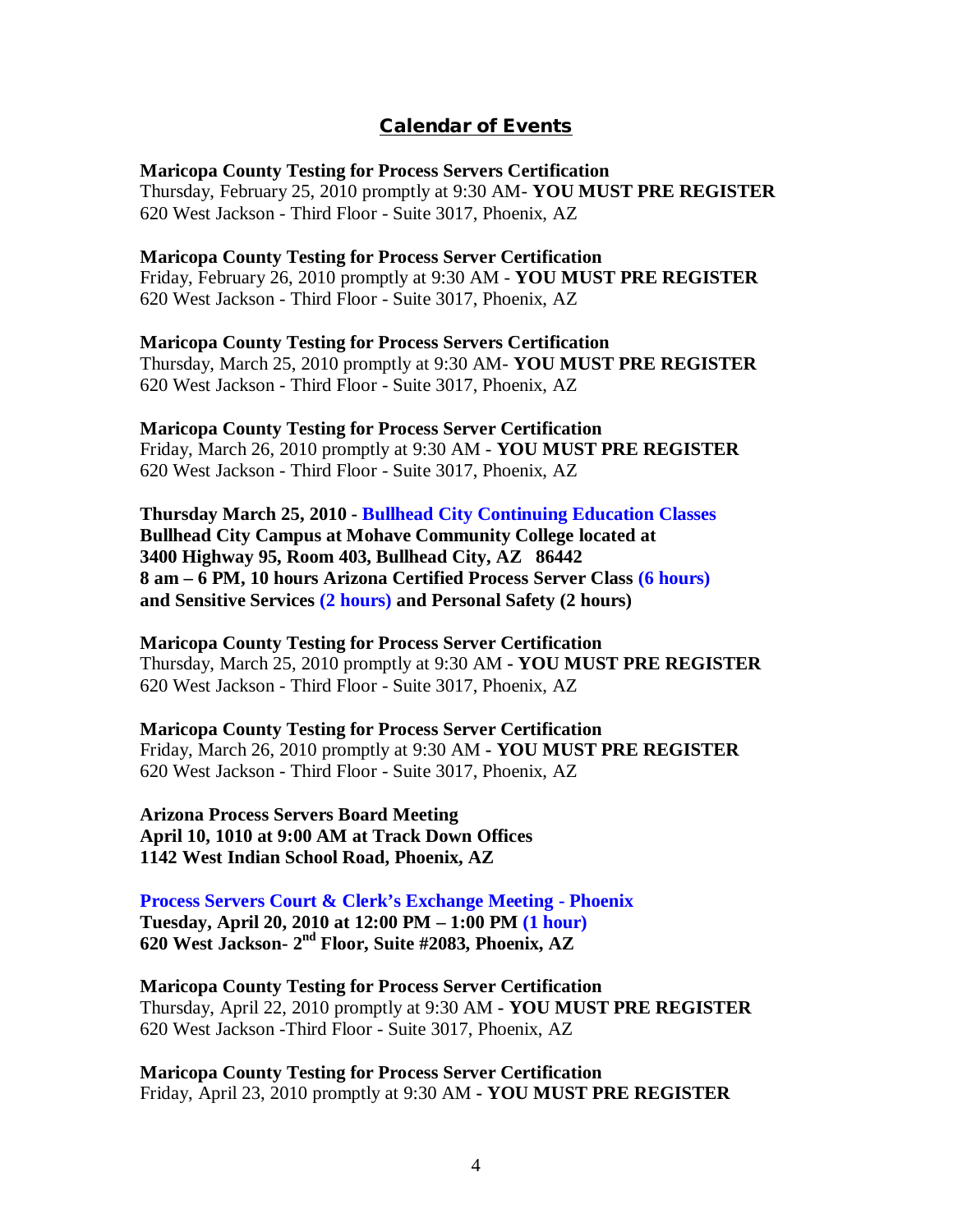# **ARIZONA PROCESS SERVERS ASSOCIATION** 2010 Educational Registration Form Thursday, March 25th, 2010 **Bullhead City Campus, Room #403 – Mohave Community College 3400 Highway 95, Bullhead City, AZ 86442**

| Name:      |           | Company:                                                                                 |
|------------|-----------|------------------------------------------------------------------------------------------|
|            |           | (Please print as you want your name to appear on your continuing education certificates) |
|            | Address:  | City:                                                                                    |
| State:     | Zip Code: | E-mail Address:                                                                          |
| Work $#$ : |           | Cell (other) $\#$ :                                                                      |

By making this application to the Arizona Process Servers Association, I understand that all materials provided in the courses are copyrighted. There are no refunds. **I understand that these courses are not a substitute for registration and appointment with the Court under RCP(4), e, but are a symbol of my professional level within the legal community and will count toward continuing education credit as required under the rules of the Arizona Supreme Court.**

**PLEASE NOTE: Per the Supreme Court, only the ACPS course may be taken more than once in a three year renewal period. All other courses cannot be duplicated during this time frame.**

# **PLEASE MARK THE CLASSES YOU WISH TO ATTEND, FILLING IN THE CORRESPONDING FEES:**

# **Thursday, March 25, 2010:**

7:45 a.m. – 8:00 a.m. **Registration**-Applicable for all Registrants

|                                                  | 8:00 a.m. $-11:30$ a.m. A.C.P.S. Full Course $(1^{\text{st}} \text{Half})$     | 6 Hrs.                       |          |
|--------------------------------------------------|--------------------------------------------------------------------------------|------------------------------|----------|
|                                                  | <b>Must Attend Both Sessions (Member Price \$90, Non-Member Price \$180)</b>   |                              |          |
|                                                  | 11:30 a.m. - 12:00 p.m. LUNCHEON (ON YOUR OWN)                                 |                              |          |
|                                                  | 12:00 p.m. $-3:00$ p.m. A.C.P.S. Full Course ( $2nd$ Half)                     |                              | \$_ABOVE |
| $3:00$ p.m. $-5:00$ p.m.                         | <b>Personal Safety</b><br>(Member Price \$60, Non-Member Price \$120)          | 2 Hrs.                       |          |
| 5:00 p.m. $-7:00$ p.m.                           | <b>Sensitive Services</b><br>(Member Price \$60, Non-Member Price \$120)       | 2 Hrs.                       |          |
|                                                  |                                                                                | <b>TOTAL AMOUNT ENCLOSED</b> | \$       |
| Make Checks payable to:<br>Mail Registration to: | ARIZONA PROCESS SERVERS ASSOCIATION (APSA)<br>P.O. Box 2233, PHOENIX, AZ 85002 |                              |          |

| <b>SIGNED:</b><br>TF.<br>DА |  |
|-----------------------------|--|
|-----------------------------|--|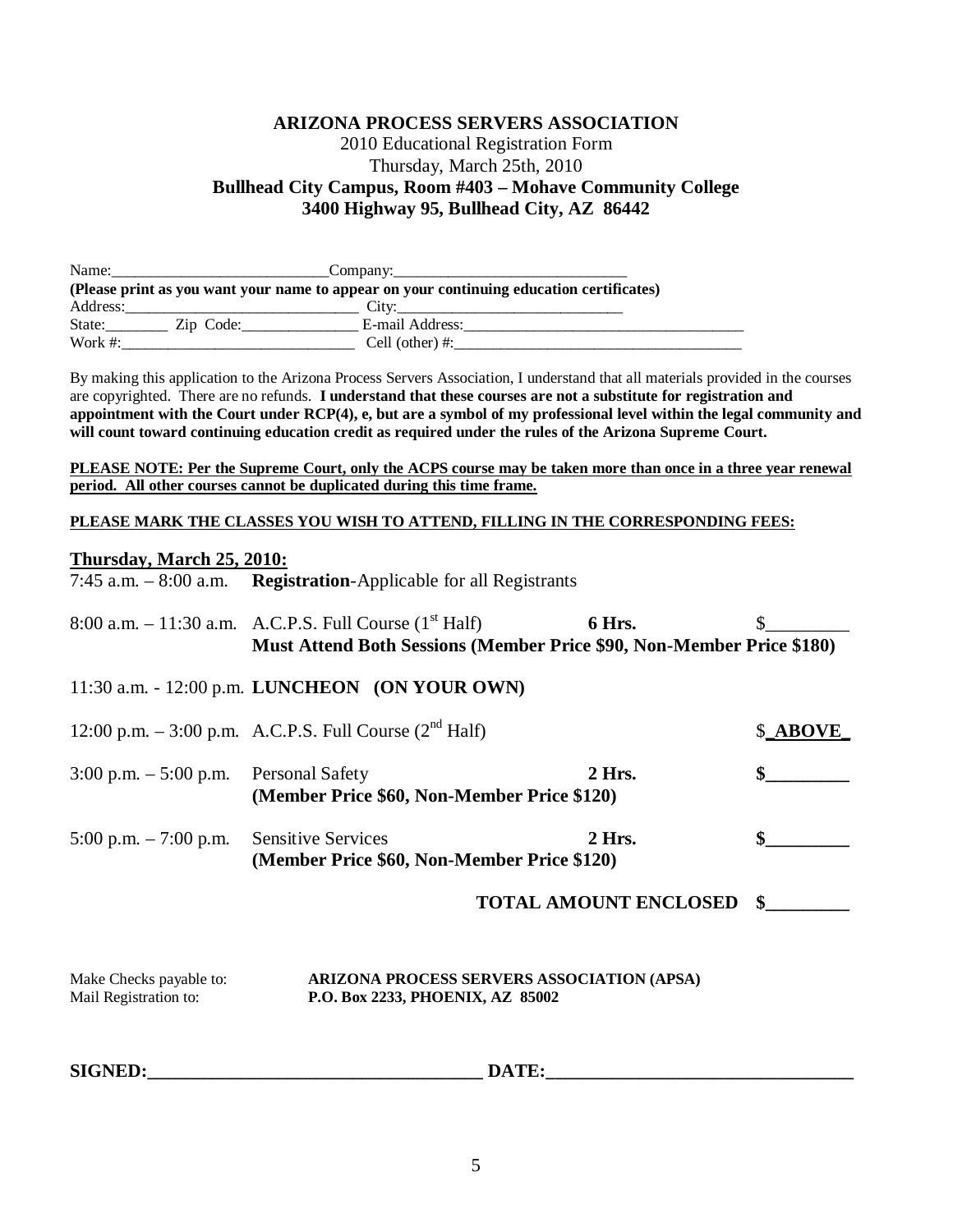# **SOME IMPORTANT WEBSITES**

**Stay up to date with all legislative changes, including those that may affect process serving rules and regulations at the following website:**

**www.azleg.state.az.us**

**-----------------------------------------------------**

**Process service related information that would be of interest for APSA members is available on our list serve. To join the list serve, send an email, with your name in the subject line to:**

**AZPSA-subscribe@yahoogroups.com**

**An auto-respond email will come back to you giving instructions on how to join. This list will only be open to current members of APSA.**

**-----------------------------------------------------**

**Process Servers and Court Exchange Meeting dates, minutes and agendas can be viewed at:**

**www.clerkofcourt.maricopa.gov**

**Click on "Process Servers" under "Services" Process Server Coordinator Sandy #602-476-1737**

**-----------------------------------------------------**

**Supreme Court Process Server Program can be viewed at:**

**http://www.supreme.state.az.us/cld/pps.htm A wealth of information including continuing education information Kimberly Siddall #602-452-3378**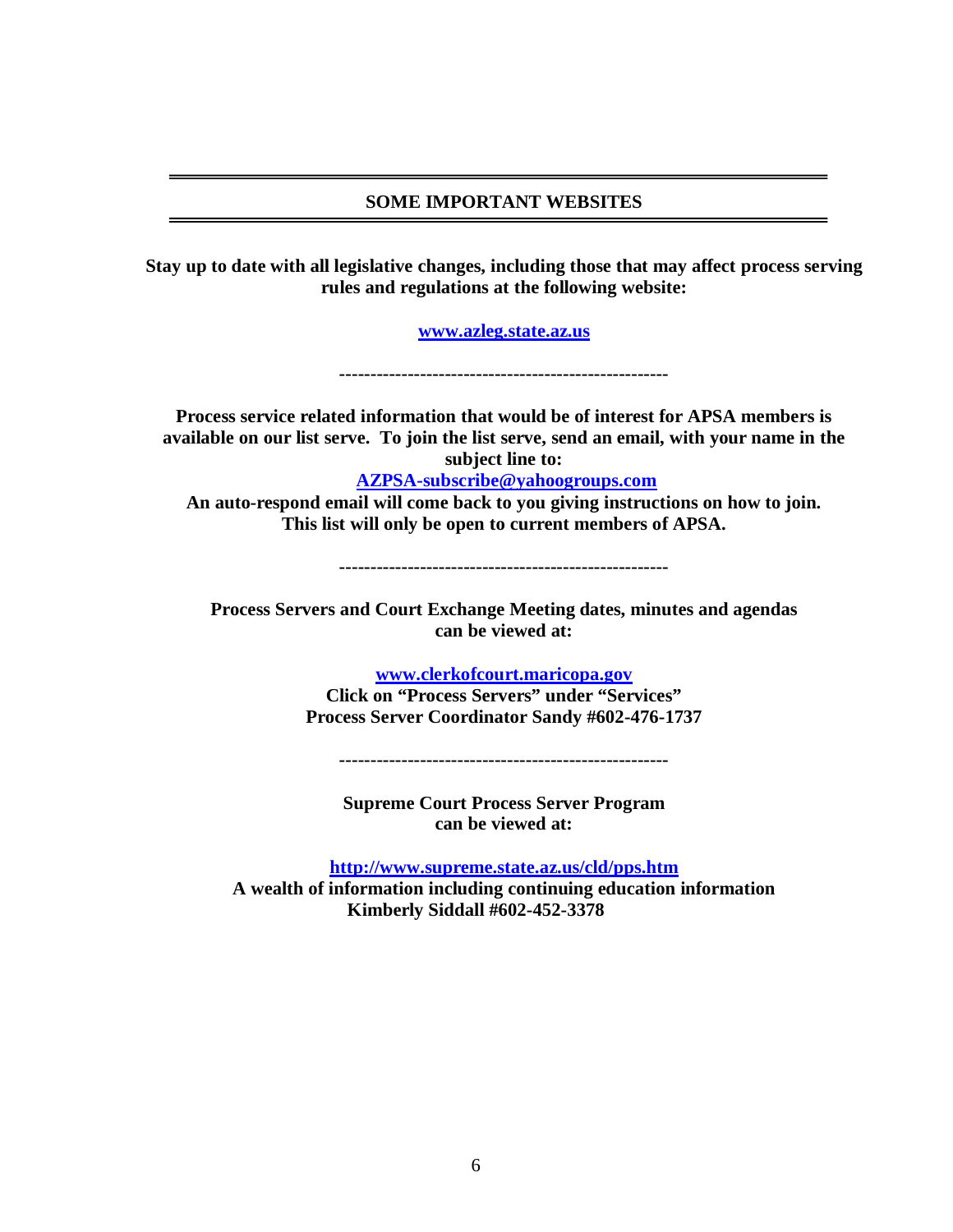# **TO ALL OUR MEMBERS**

**We would like to start offering some door prizes at the Arizona Annual Convention. If you are interested in donating anything for the event, please contact Patty at 602-254-7427 ext. 106 or one of the other Board Members.**

> **We are thinking: Flashlights, Clip Boards, GPS Locators, etc. Anything you think a process server can use out in the field!**

**Any donations will be listed in the conference directory showing you support our association!**

# **LET'S HAVE SOME FUN WITH THIS!**

**----------------------------------------------------------------------------------------------------**

# **ON THE LIGHTER SIDE…**

**Why is 'B' the hottest letter of the alphabet? Because it makes oil boil!**

**Did you hear what happened when the cows got out of the field? Udder chaos!**

**What did the daddy buffalo say to his son when he left? Bison!**

**A backscratcher will always find new itches; a brown-noser will always find new sense.**

**Why are so many animals named after cars?!**

**Anything free is worth what you pay for it.**

**-------------------------------------------------------------------------------------------------**

# **QUOTEABLE QUOTES**

**"Empty pockets never held anyone back. Only empty heads and empty hearts can do that." - Norman Vincent Peale**

**"We cannot always assure the future of our friends, we have a better chance of assuring our future if we remember who our friends are." – Henry Kissinger**